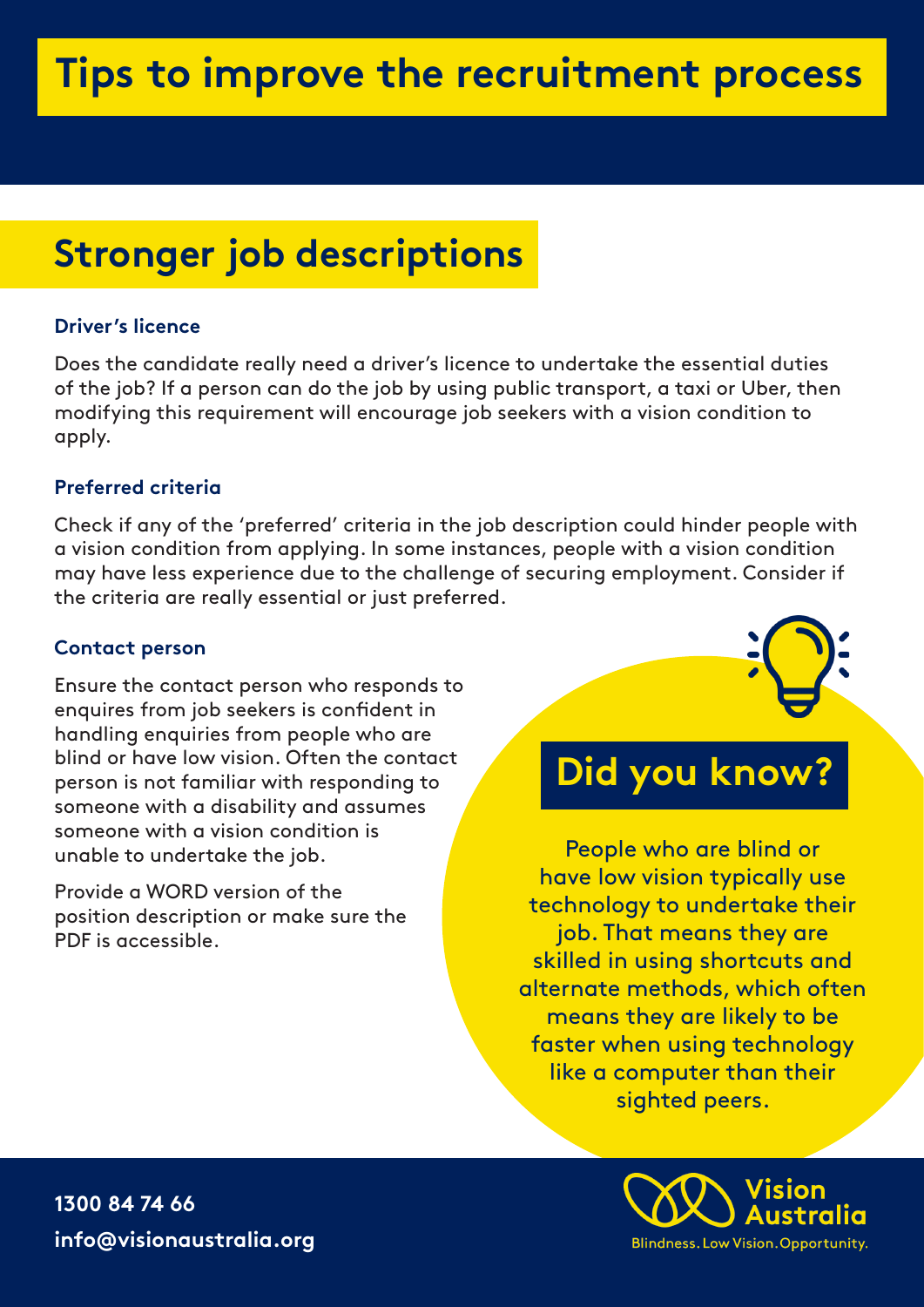# **Interview stages**

#### **Be clear about the interview stages**

Be open about the recruitment stages and what is involved in each step of the process. By doing so, the candidate can tell you if there is a step that is inaccessible. They will also indicate if it is easier to use their computer with assistive technology to complete the task.

#### **Provide assessments in accessible formats**

You could lose an excellent candidate through the recruitment process just by having an assessment that is inaccessible to someone with a vision condition. For example, visual tests involving candidates to match colour and shapes are not suitable for someone who is blind or has low vision. If you are unsure if your assessment is accessible, you can contact a specialist to determine the accessibility of your assessment.

Even written online tests developed without accessibility in mind can prevent candidates with a vision condition from participating.

Determine if it is suitable to capture this information in an alternative way such via phone or video application.

### **Other tips**

- 1. Check with the program provider if their online test platform enables screen reading and screen magnifying technology.
- 2. For any online tests, add an introduction that covers what the test involves and a helpdesk number for candidates to call if they have any issues. Please ensure the helpdesk number and emails are handled and responded to.

**Did you know?**

You may never meet the right candidate for a job. Some recruitment steps are inaccessible to someone who is blind or has low vision. Without an alternative, a great candidate is blocked from reaching you.